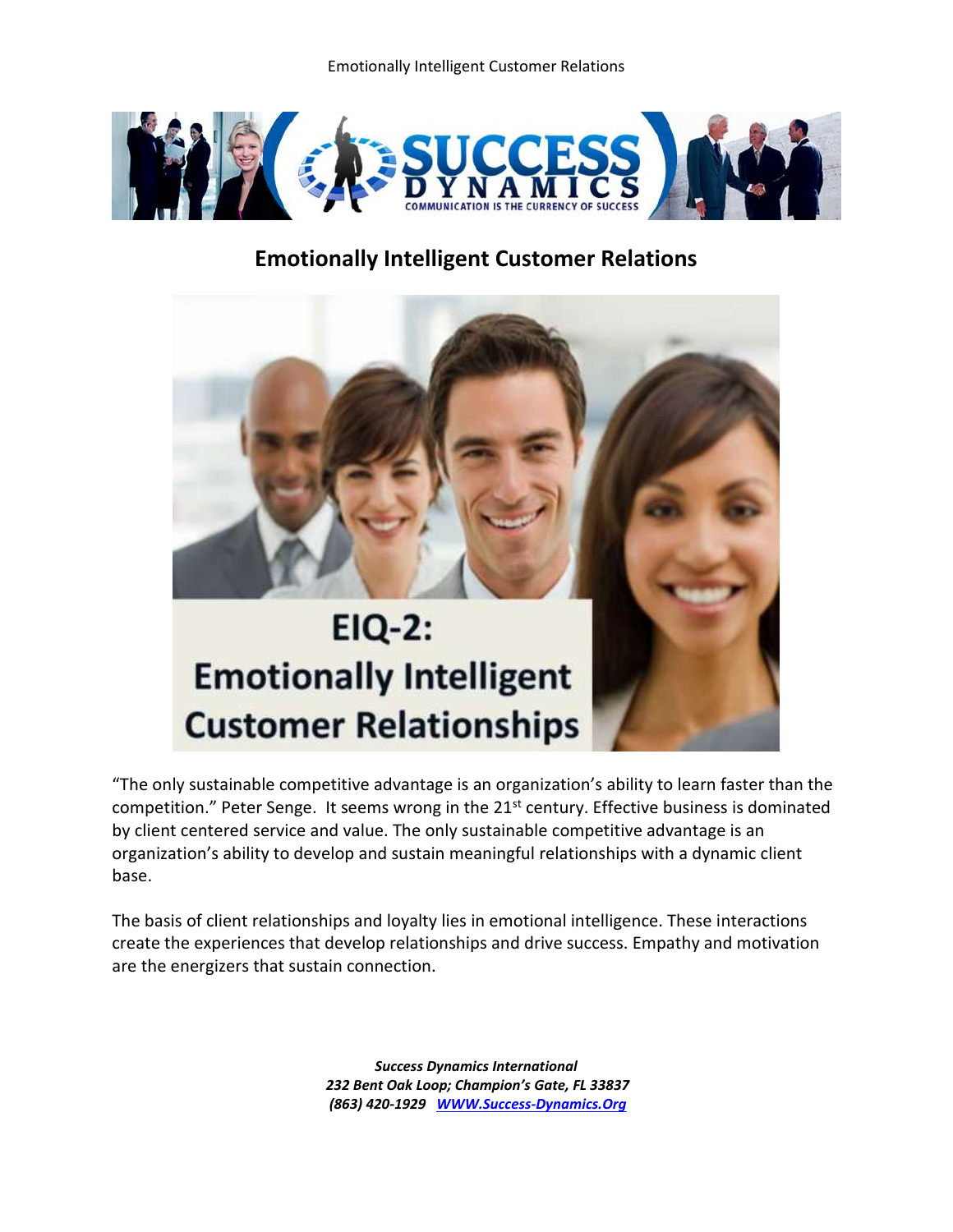## **EIQ-2 Emotional Needs of Clients**

- Responsiveness/Problem Solving/Empathy
- · Special Status/Appreciation/ Value/Personalization
- · Tender Loving Care
- · Custom Options
- Bonus/Extras
- Wow
- Time/Engagement/Centering/ Priority
- · Recall/Continuing Involvement



[E](http://success-dynamics.org/wp-content/uploads/2012/08/1.jpg)ff

ective client relationships and experiences are based on eight critical emotional intelligence factors:

1. **Responsiveness/Problem Solving/Empathy:** it is imperative to understand and connect with customers. They need to be understood to be effectively served. Empathetic connection empowers responsiveness, proactive service and problem solving. It expresses client centered value.

2. **Special Status/Appreciation/Value/Personalization:** Everyone wants to feel special and unique. As the TV sitcom "Cheers" theme rightfully said: "Sometimes you want to go where everybody knows your name, and they're always glad you came."

3. **Tender Loving Care:** Being cared for and considered demonstrates a real desire to serve. This builds quality experiences and long-term relationships.

4. **Custom Options:** One size will never fit all. By making critical adjustments and offering some tailoring, the experience becomes far more memorable and valued.

> *Success Dynamics International 232 Bent Oak Loop; Champion's Gate, FL 33837 (863) 420-1929 [WWW.Success-Dynamics.Org](http://www.success-dynamics.org/)*